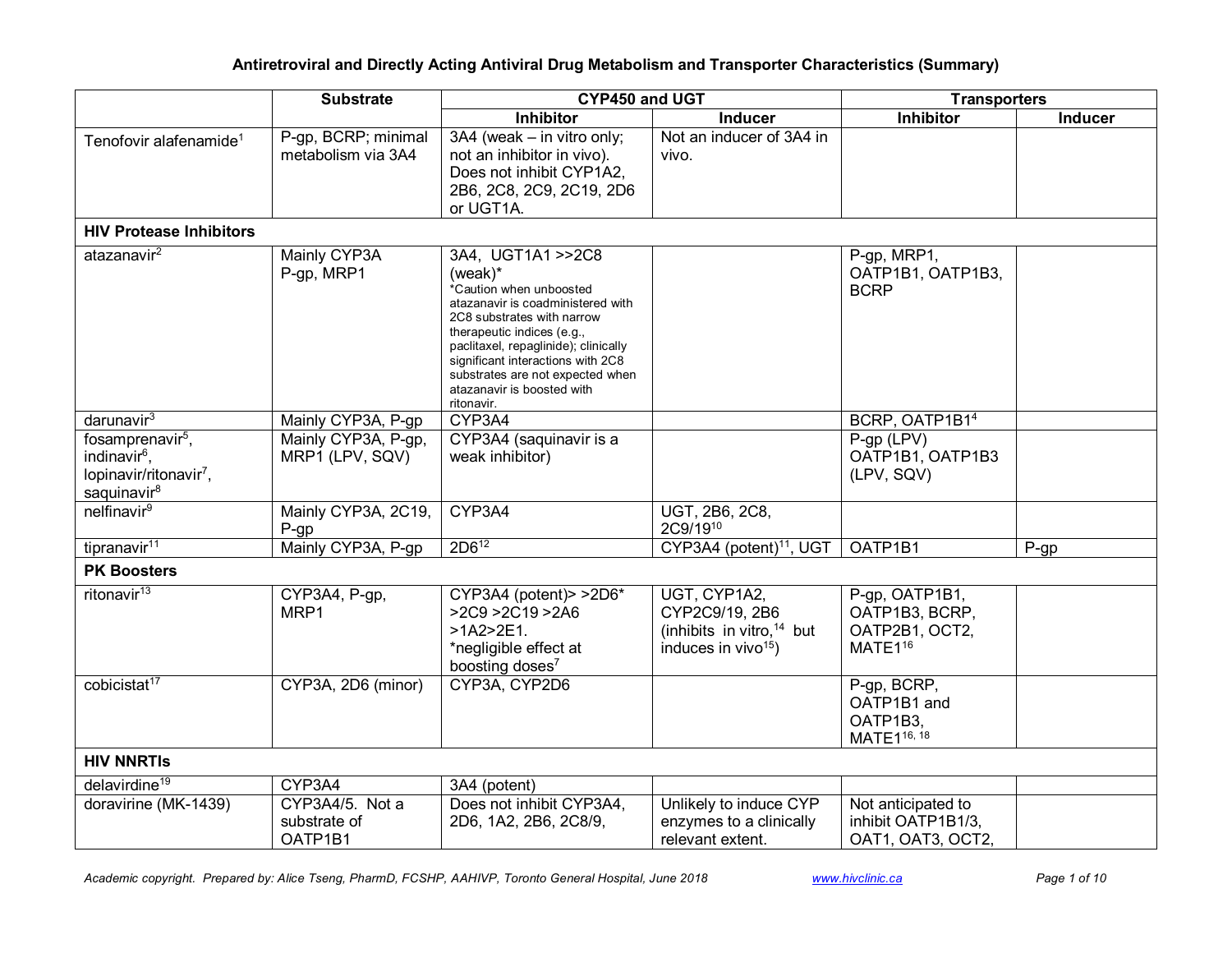|                                         | <b>Substrate</b>                                                                                                                                                          | CYP450 and UGT                                                                                                                                 |                                                                                                                                                                              | <b>Transporters</b>                                                                               |                |
|-----------------------------------------|---------------------------------------------------------------------------------------------------------------------------------------------------------------------------|------------------------------------------------------------------------------------------------------------------------------------------------|------------------------------------------------------------------------------------------------------------------------------------------------------------------------------|---------------------------------------------------------------------------------------------------|----------------|
|                                         |                                                                                                                                                                           | <b>Inhibitor</b>                                                                                                                               | <b>Inducer</b>                                                                                                                                                               | Inhibitor                                                                                         | <b>Inducer</b> |
|                                         |                                                                                                                                                                           | 2C19, or UGT                                                                                                                                   |                                                                                                                                                                              | BCRP in a clinically<br>relevant manner.                                                          |                |
| efavirenz <sup>20</sup>                 | CYP3A4, 2B6 (minor)                                                                                                                                                       | 2C9, 2C19 <sup>20</sup> (? Clinical<br>significance).                                                                                          | 3A4 (potent), 2B6 <sup>21</sup> ,<br>UGT1A1 <sup>22</sup>                                                                                                                    |                                                                                                   |                |
| etravirine <sup>23</sup>                | CYP3A4, CYP2C9,<br>and CYP2C19                                                                                                                                            | CYP2C9 (weak), CYP2C19<br>(moderate), p-glycoprotein<br>(weak)                                                                                 | 3A4 (weak)                                                                                                                                                                   |                                                                                                   |                |
| nevirapine <sup>24</sup>                | CYP3A4, 2B6 (minor)                                                                                                                                                       |                                                                                                                                                | 3A4, 2B6 (potent)                                                                                                                                                            |                                                                                                   |                |
| rilpivirine <sup>25</sup>               | CYP3A4 (major);<br>CYP2C19, 1A2,<br>2C8/9/10 (minor).                                                                                                                     |                                                                                                                                                | 2C19 (moderate),<br>CYP1A2, 2B6 and 3A4<br>(weak). <sup>26</sup> A clinically<br>relevant effect on CYP<br>enzyme activity is<br>considered unlikely with<br>the 25 mg dose. | OCT <sub>2</sub>                                                                                  |                |
| <b>HIV INSTIS</b>                       |                                                                                                                                                                           |                                                                                                                                                |                                                                                                                                                                              |                                                                                                   |                |
| bictegravir (GS-9883) <sup>27, 28</sup> | UGT1A1, CYP3A4<br>(similar contribution)                                                                                                                                  | Does not inhibit CYP<br>including CYP3A4 or<br>UGT1A1.                                                                                         | Does not induce<br>CYP3A4 or UGT1A1.                                                                                                                                         | OCT2 (less than<br>dolutegravir), MATE1.<br>Does not inhibit<br>OATP1B1/3, OCT1,<br>BSEP, OAT1/3. |                |
| cabotegravir <sup>29</sup>              | UGT1A1, UGT1A9<br>(minor). Substrate of<br>P-gp, BCRP (high<br>intrinsic membrane<br>permeability limits<br>impact of these<br>transporters on<br>intestinal absorption). | Does not inhibit CYP1A2,<br>2A6, 2B6, 2C8, 2C9, 2C19<br>or 2D6. Weakly inhibits<br>CYP3A4 and inhibits<br>UGT1A3 (not clinically<br>relevant). | Does not induce<br>CYP1A2, 2B6 or 3A4.                                                                                                                                       | OAT1/3. Does not<br>inhibit P-gp, BCRP,<br>BSEP, MRP2, OACT1,<br>OATP1B1, OATP1B3.                |                |
| dolutegravir <sup>30</sup>              | UGT1A1, CYP3A4<br>(10-15%); also a<br>substrate of UGT1A3,<br>UGT1A9, P-gp and<br>BCRP in vitro. Not a<br>substrate of<br>OATP1B1,<br>OATP1B3, or OCT1.                   |                                                                                                                                                | Does not induce<br>CYP1A2, CYP2B6, or<br>CYP3A4 in vitro.                                                                                                                    | OCT2, MATE1; also<br>MATE2 but low<br>potential to affect<br>transport of MATE2<br>substrates.    |                |
| elvitegravir <sup>31</sup>              | CYP3A4                                                                                                                                                                    |                                                                                                                                                | CYP2C9 (modest)                                                                                                                                                              |                                                                                                   |                |

Academic copyright. Prepared by: Alice Tseng, PharmD, FCSHP, AAHIVP, Toronto General Hospital, June 2018 www.hivclinic.ca Page 2 of 10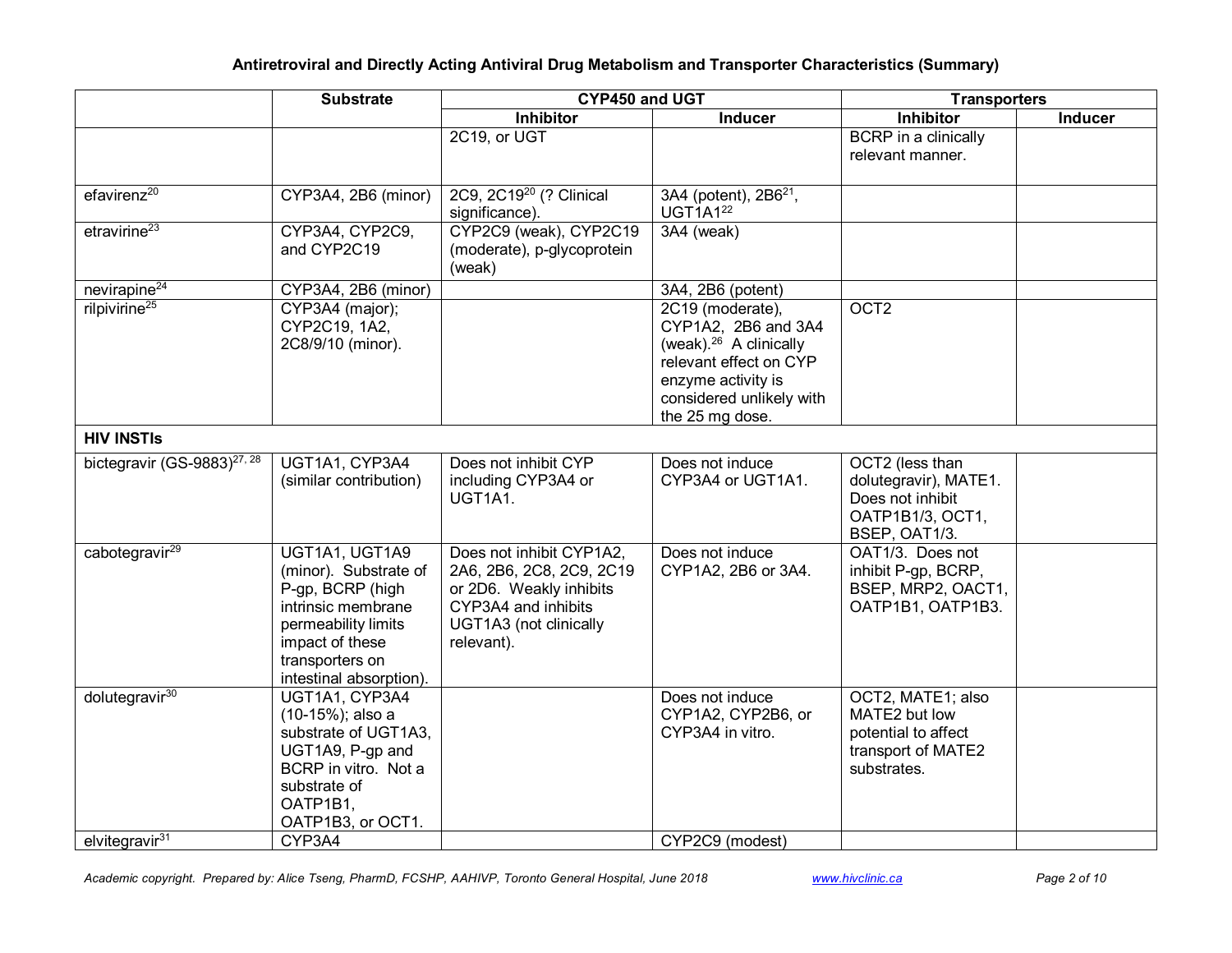|                                                   | <b>Substrate</b>                                                          | <b>CYP450 and UGT</b>                                                                    |                                                                      | <b>Transporters</b>                                                                                                                                                          |                  |  |
|---------------------------------------------------|---------------------------------------------------------------------------|------------------------------------------------------------------------------------------|----------------------------------------------------------------------|------------------------------------------------------------------------------------------------------------------------------------------------------------------------------|------------------|--|
|                                                   |                                                                           | <b>Inhibitor</b>                                                                         | <b>Inducer</b>                                                       | <b>Inhibitor</b>                                                                                                                                                             | <b>Inducer</b>   |  |
| raltegravir <sup>32</sup>                         | UGT1A1                                                                    | Raltegravir has no inhibitory<br>or inductive potential in<br>vitro.                     | Raltegravir has no<br>inhibitory or inductive<br>potential in vitro. |                                                                                                                                                                              |                  |  |
| <b>HIV CCR5 INHIBITORS</b>                        |                                                                           |                                                                                          |                                                                      |                                                                                                                                                                              |                  |  |
| cenicriviroc <sup>33</sup>                        | CYP3A4, 2C8. Not a<br>substrate of<br>OATP1B1/B3 or<br>OCT <sub>2</sub> . | Not a known CYP inhibitor.                                                               | Not a known CYP<br>inducer.                                          | $P-gp$<br>Not an inhibitor of<br>OATP1B1/B3 or<br>OCT <sub>2</sub> .                                                                                                         |                  |  |
| maraviroc <sup>34</sup>                           | CYP3A4, P-gp                                                              | Does not inhibit major CYP<br>isozymes at clinically<br>relevant concentrations.         |                                                                      | P-gp (in gut; systemic<br>effects unlikely).                                                                                                                                 |                  |  |
| <b>HIV ATTACHMENT INHIBITOR</b>                   |                                                                           |                                                                                          |                                                                      |                                                                                                                                                                              |                  |  |
| Fostemsavir (BMS<br>663068, prodrug of<br>626529) | CYP3A4 (partial)                                                          | Not anticipated to inhibit<br>UGT1A1, 1A4, 1A9 or<br>CYP450 enzymes.                     | No CYP3A4 induction.                                                 | Inhibitor of OATP1B3.<br>Not anticipated to<br>inhibit other<br>transporters including<br>OCT2, OAT1, OAT3,<br>MATE1, MRP2, BSEP,<br>NTCP and P-gp.                          |                  |  |
| <b>HIV MATURATION INHIBITOR</b>                   |                                                                           |                                                                                          |                                                                      |                                                                                                                                                                              |                  |  |
| GSK2838232                                        | CYP3A4                                                                    | UGT1A4. Inhibits intestinal<br>CYP3A4 (when<br>administered as GSK 200<br>mg/ritonavir). | CYP3A4 (weak)                                                        | Inhibits intestinal P-gp,<br><b>BCRP</b> (when<br>administered as GSK<br>200 mg/ritonavir).                                                                                  |                  |  |
| <b>CO-FORMULATED/COMBINATION HCV REGIMENS</b>     |                                                                           |                                                                                          |                                                                      |                                                                                                                                                                              |                  |  |
| <b>Epclusa®</b>                                   |                                                                           |                                                                                          |                                                                      |                                                                                                                                                                              |                  |  |
| velpatasvir <sup>35-37</sup><br>(NS5A inhibitor)  | CYP3A4, 2C8, 2B6;<br>OATP1B1,<br>OATP1B3, P-gp,<br>BCRP.                  | No inhibiting or inducing<br>effects on P450.                                            | No inhibiting or inducing<br>effects on P450.                        | P-gp, OATP1B1,<br>OATP1B3, BCRP<br>(limited to intestinal<br>efflux and hepatic<br>uptake - clinically<br>relevant interactions in<br>systemic circulation<br>not expected). |                  |  |
| sofosbuvir <sup>38</sup>                          | P-gp, BCRP.GS-                                                            | No inhibiting or inducing                                                                | No inhibiting or inducing                                            | No inhibiting or                                                                                                                                                             | No inhibiting or |  |

Academic copyright. Prepared by: Alice Tseng, PharmD, FCSHP, AAHIVP, Toronto General Hospital, June 2018 www.hivclinic.ca Page 3 of 10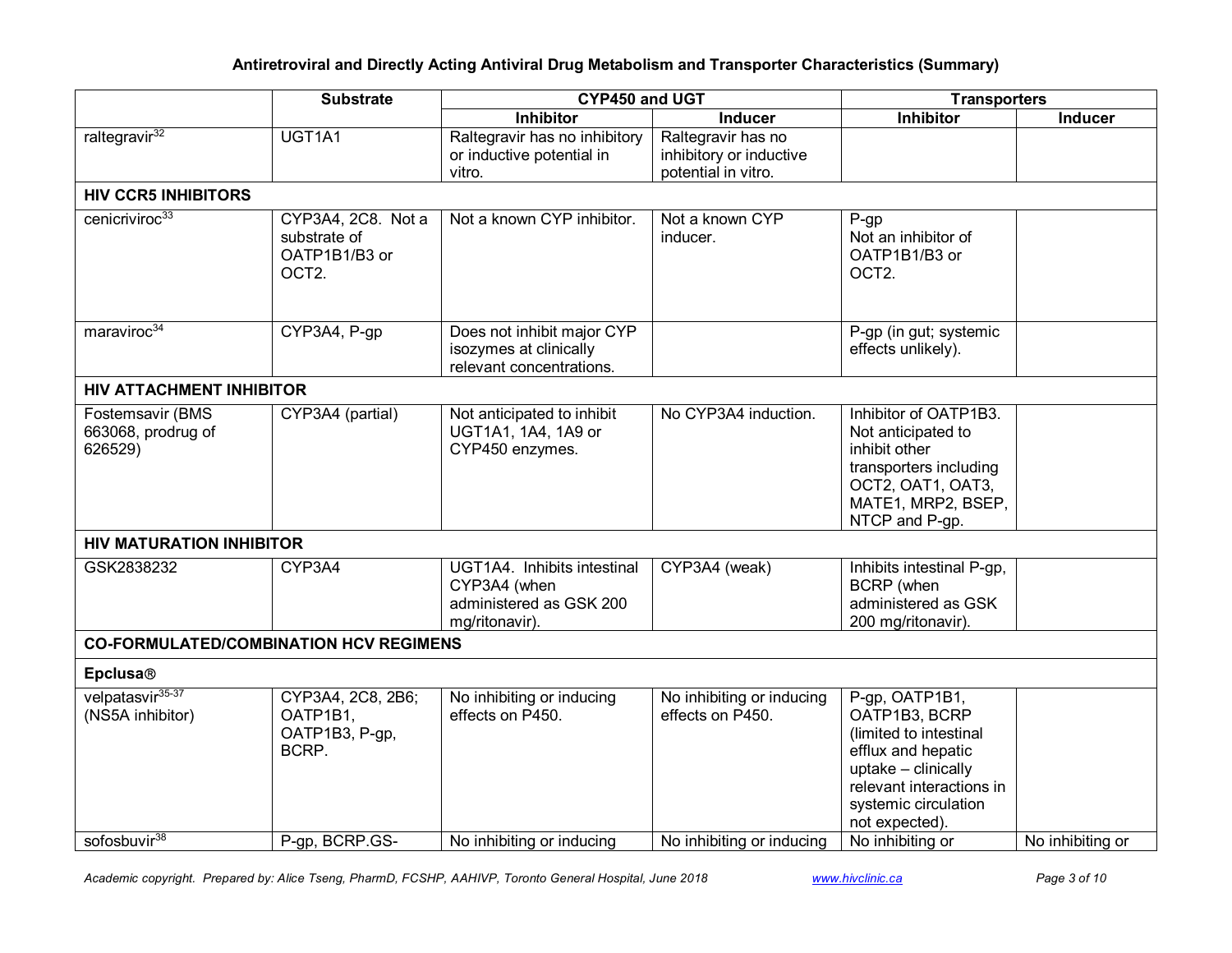|                                                                                    | <b>Substrate</b>                                                                                                                                     | CYP450 and UGT                                                                                                                                                               |                                                             | <b>Transporters</b>                                                                                             |                                                                                               |  |
|------------------------------------------------------------------------------------|------------------------------------------------------------------------------------------------------------------------------------------------------|------------------------------------------------------------------------------------------------------------------------------------------------------------------------------|-------------------------------------------------------------|-----------------------------------------------------------------------------------------------------------------|-----------------------------------------------------------------------------------------------|--|
|                                                                                    |                                                                                                                                                      | Inhibitor                                                                                                                                                                    | <b>Inducer</b>                                              | <b>Inhibitor</b>                                                                                                | <b>Inducer</b>                                                                                |  |
| (NS5B inhibitor)                                                                   | 331007 (primary<br>systemic nucleoside<br>metabolite, accounts<br>for >90% of systemic<br>drug exposure): not a<br>P-gp substrate                    | effects on P450 and<br>UGT1A1.                                                                                                                                               | effects on P450 and<br>UGT1A1.                              | inducing effects on P-<br>gp, BCRP, OATP1B1,<br>OATP1B3, OCT1,<br>BSEP.                                         | inducing effects<br>on P-gp, BCRP,<br>OATP1B1,<br>OATP1B3,<br>OCT1, BSEP.                     |  |
| Harvoni®                                                                           |                                                                                                                                                      |                                                                                                                                                                              |                                                             |                                                                                                                 |                                                                                               |  |
| ledipasvir <sup>39</sup><br>(NS5A inhibitor)                                       | P-gp (likely)                                                                                                                                        | Not an inhibitor or inducer<br>of P450 or UGT.                                                                                                                               | Not an inhibitor or<br>inducer of P450 or UGT.              | Weak inhibitor of P-gp<br>and BRCP (intestinal,<br>not systemic). Likely a<br>weak inhibitor of<br>OATP1B1/1B3. |                                                                                               |  |
| sofosbuvir <sup>38</sup><br>(NS5B inhibitor)                                       | P-gp, BCRP.GS-<br>331007 (primary<br>systemic nucleoside<br>metabolite, accounts<br>for >90% of systemic<br>drug exposure): not a<br>P-gp substrate. | No inhibiting or inducing<br>effects on P450 and<br>UGT1A1.                                                                                                                  | No inhibiting or inducing<br>effects on P450 and<br>UGT1A1. | No inhibiting or<br>inducing effects on P-<br>gp, BCRP, OATP1B1,<br>OATP1B3, OCT1,<br>BSEP.                     | No inhibiting or<br>inducing effects<br>on P-gp, BCRP,<br>OATP1B1,<br>OATP1B3,<br>OCT1, BSEP. |  |
| Maviret® (Mavyret® -<br>$US)^{40}$                                                 |                                                                                                                                                      |                                                                                                                                                                              |                                                             |                                                                                                                 |                                                                                               |  |
| glecaprevir (ABT-493)<br>(NS3/4A PI)<br>pibrentasvir (ABT-530)<br>(NS5A inhibitor) | P-gp and/or BCRP.<br>OATP1B1/3<br>(glecaprevir).<br>Minimal metabolism<br>and primary biliary<br>excretion, negligible<br>renal excretion<br>$(1\%)$ | CYP1A2, 3A4 and UGT1A1<br>(weak); do not inhibit<br>CYP2D6, 2C19, 2C9.<br>Significant interactions with<br>substrates of these<br>enzymes are not<br>expected. <sup>41</sup> |                                                             | P-gp, BCRP,<br>OATP1B1/3.                                                                                       |                                                                                               |  |
| Vosevi®                                                                            |                                                                                                                                                      |                                                                                                                                                                              |                                                             |                                                                                                                 |                                                                                               |  |
| sofosbuvir <sup>38</sup><br>(NS5B inhibitor)                                       | P-gp, BCRP. GS-<br>331007 (primary<br>systemic nucleoside<br>metabolite, accounts<br>for >90% of systemic<br>drug exposure): not a                   | No inhibiting or inducing<br>effects on P450 and<br>UGT1A1.                                                                                                                  | No inhibiting or inducing<br>effects on P450 and<br>UGT1A1. | No inhibiting or<br>inducing effects on P-<br>gp, BCRP, OATP1B1,<br>OATP1B3, OCT1,<br>BSEP.                     | No inhibiting or<br>inducing effects<br>on P-gp, BCRP,<br>OATP1B1,<br>OATP1B3,<br>OCT1, BSEP. |  |

Academic copyright. Prepared by: Alice Tseng, PharmD, FCSHP, AAHIVP, Toronto General Hospital, June 2018 www.hivclinic.ca Page 4 of 10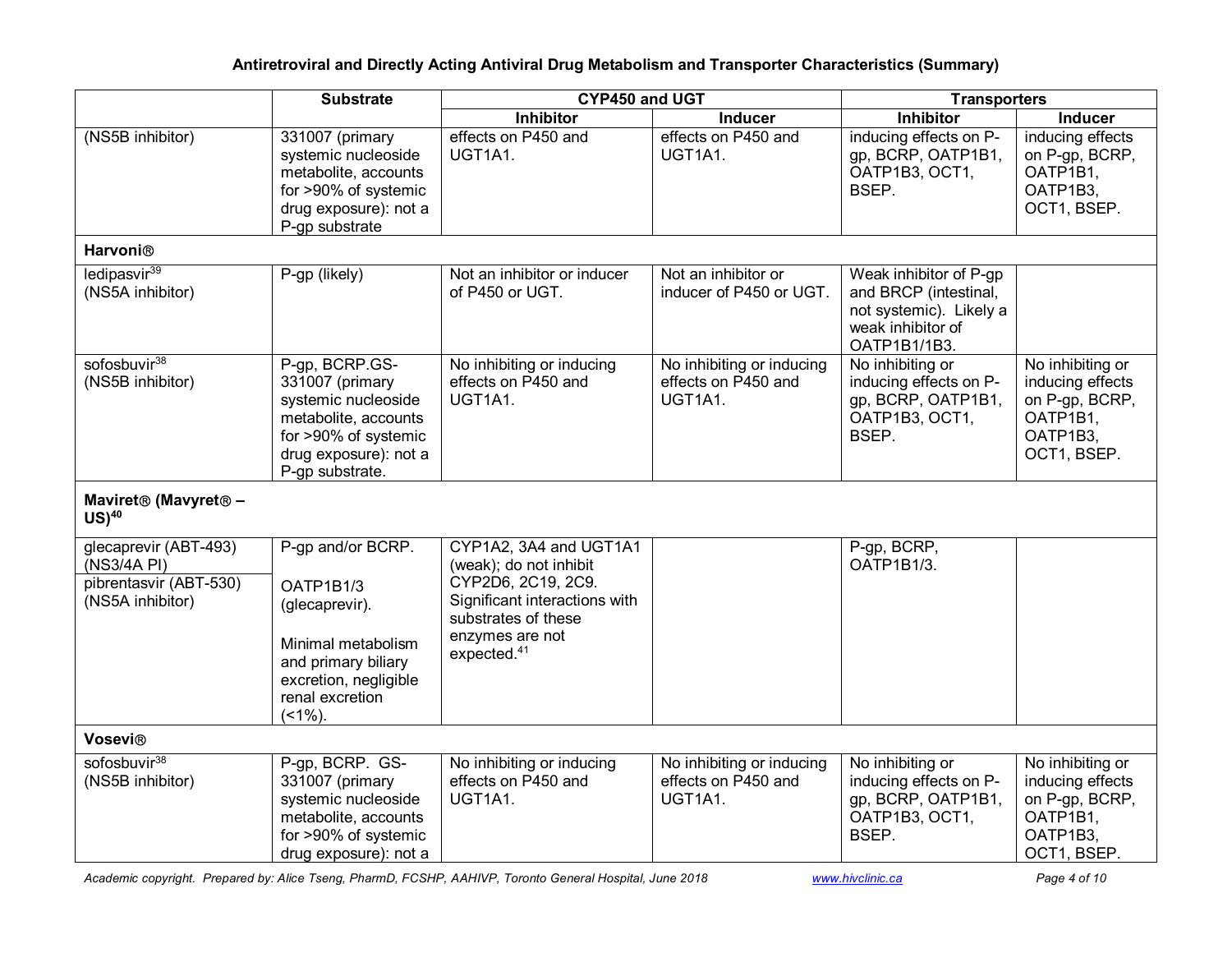|                                                                    | <b>Substrate</b>                                           | CYP450 and UGT                                                                    |                                                                | <b>Transporters</b>                                                                                                                                                                                                           |         |
|--------------------------------------------------------------------|------------------------------------------------------------|-----------------------------------------------------------------------------------|----------------------------------------------------------------|-------------------------------------------------------------------------------------------------------------------------------------------------------------------------------------------------------------------------------|---------|
|                                                                    |                                                            | Inhibitor                                                                         | <b>Inducer</b>                                                 | Inhibitor                                                                                                                                                                                                                     | Inducer |
|                                                                    | P-gp substrate                                             |                                                                                   |                                                                |                                                                                                                                                                                                                               |         |
| velpatasvir <sup>35-37</sup><br>(NS5A inhibitor)                   | CYP3A4, 2C8, 2B6;<br>OATP1B1,<br>OATP1B3, P-gp,<br>BCRP.   | No inhibiting or inducing<br>effects on P450.                                     | No inhibiting or inducing<br>effects on P450.                  | P-gp, OATP1B1,<br>OATP1B3, OATP2B1,<br><b>BCRP</b> (limited to<br>intestinal efflux and<br>hepatic uptake -<br>clinically relevant<br>interactions in<br>systemic circulation<br>not expected).                               |         |
| voxilaprevir (GS-9857) <sup>42,</sup><br><sup>43</sup> (NS3/4A PI) | P-gp, BCRP,<br>OATP1B1, OAT1B3.<br>CYP3A4>>CYP1A2,<br>2C8. | Does not inhibit CYP or<br>UGT1A1 enzymes.                                        |                                                                | P-gp, BCRP,<br>OATP1B1, OATP1B3.<br>Does not inhibit OCT1,<br>OCT2, OAT1, OAT3 or<br>MATE1.                                                                                                                                   |         |
| Zepatier® <sup>44</sup>                                            |                                                            |                                                                                   |                                                                |                                                                                                                                                                                                                               |         |
| elbasvir $45, 46$<br>(NS5A inhibitor)                              | $CYP3A4, P-$<br>glycoprotein (P-gp)<br>and OATP in vitro.  | Does not inhibit CYP3A4                                                           | Does not induce<br>CYP1A2, 2B6 or 3A4.44                       | BCRP (intestinal) <sup>44</sup> ,<br>P-gp (in vitro only; not<br>expected to cause<br>clinically significant<br>interactions via P-gp<br>inhibition at usual<br>clinical doses) <sup>47</sup><br>Does not inhibit<br>OATP1B44 |         |
| grazoprevir <sup>46, 48</sup><br>(NS3/4A PI)                       | CYP3A4, P-gp and<br>OATP1B1                                | CYP2C8 (not clinically<br>meaningful), <sup>49</sup> 3A4 (weak),<br>UGT1A1 (weak) | Does not induce<br>CYP1A2, 2B6 or 3A4.44                       | BCRP (intestinal) <sup>44</sup> .<br>Does not inhibit<br>OATP1B44                                                                                                                                                             |         |
| Holkira Pak® <sup>50, 51</sup>                                     |                                                            |                                                                                   |                                                                |                                                                                                                                                                                                                               |         |
| paritaprevir (NS3/4A PI)                                           | 3A4, P-gp, OATP1B1,<br>OATP1B3, BCRP.                      | UGT1A1 (net effect of 3D is<br>UGT1A1 inhibition) $52$                            |                                                                | OATP1B1 and<br>OATP1B3; P-gp,<br>BCRP (potential).                                                                                                                                                                            |         |
| ombitasvir<br>(NS5A inhibitor)                                     | 3A4, P-gp, BCRP.                                           | UGT1A1 (net effect of 3D is<br>UGT1A1 inhibition) <sup>52</sup>                   |                                                                |                                                                                                                                                                                                                               |         |
| dasabuvir<br>(NS5B inhibitor)                                      | CYP2C8>3A4, P-gp,<br>BCRP.                                 | UGT1A1 (net effect of 3D is<br>UGT1A1 inhibition) <sup>52</sup>                   |                                                                | BCRP, P-gp (potential)                                                                                                                                                                                                        |         |
| ritonavir $13$                                                     | CYP3A4, P-gp,<br>MRP1                                      | CYP3A4 (potent) > > 2D6*<br>>2C9 >2C19 >2A6<br>$>1A2>2E1$ .                       | UGT, CYP1A2,<br>CYP2C9/19, 2B6<br>(inhibits in vitro, $14$ but | P-gp, OATP1B1,<br>OATP1B3, BCRP,<br>OATP2B1, OCT2                                                                                                                                                                             |         |

Academic copyright. Prepared by: Alice Tseng, PharmD, FCSHP, AAHIVP, Toronto General Hospital, June 2018 www.hivclinic.ca Page 5 of 10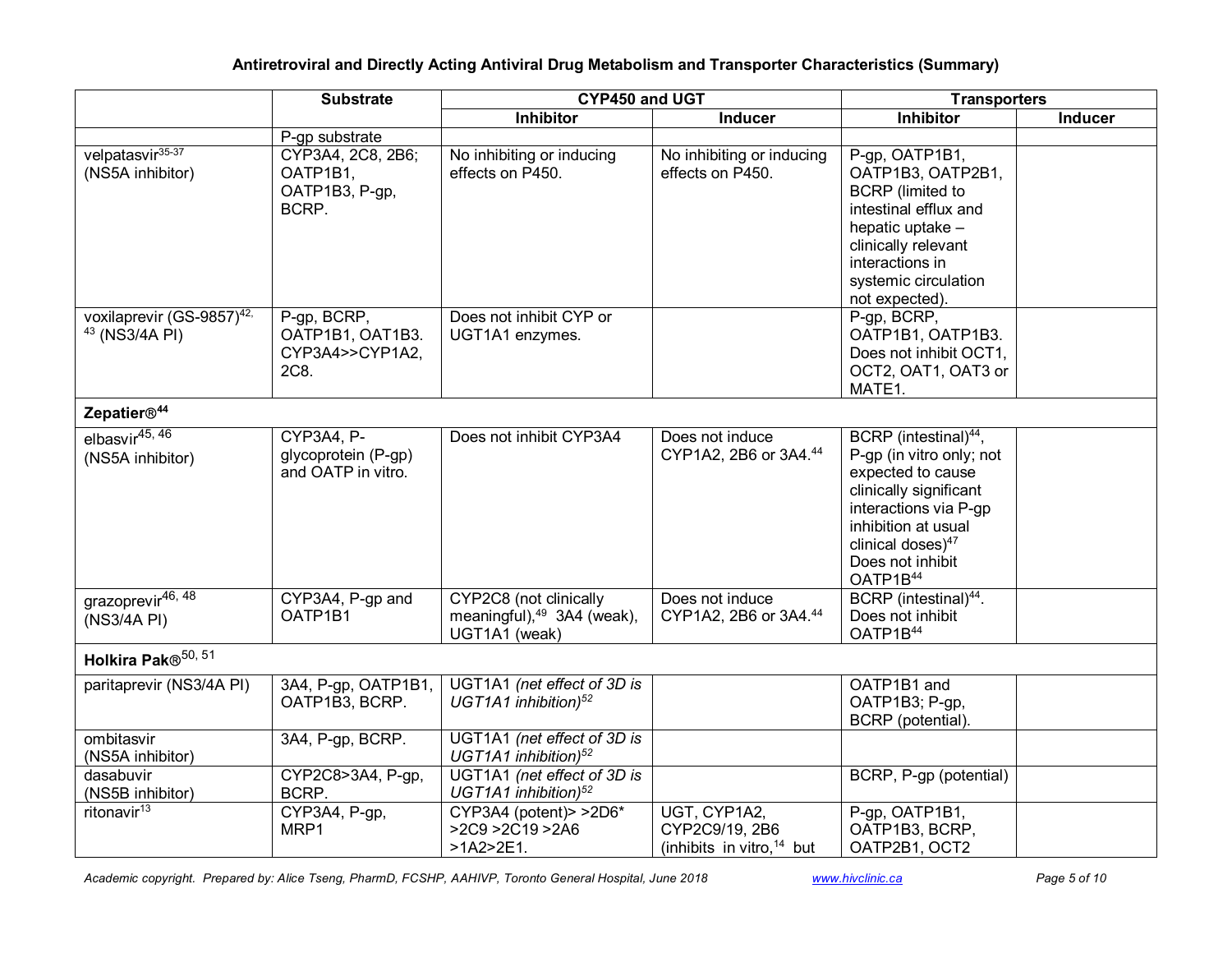|                                                  | <b>Substrate</b>                                                                                                                                                              | CYP450 and UGT                                                                                                                                                  |                                                                  | <b>Transporters</b>                                                        |                |  |
|--------------------------------------------------|-------------------------------------------------------------------------------------------------------------------------------------------------------------------------------|-----------------------------------------------------------------------------------------------------------------------------------------------------------------|------------------------------------------------------------------|----------------------------------------------------------------------------|----------------|--|
|                                                  |                                                                                                                                                                               | <b>Inhibitor</b>                                                                                                                                                | <b>Inducer</b>                                                   | <b>Inhibitor</b>                                                           | <b>Inducer</b> |  |
|                                                  |                                                                                                                                                                               | *negligible effect at                                                                                                                                           | induces in vivo <sup>15</sup> )                                  |                                                                            |                |  |
|                                                  |                                                                                                                                                                               | boosting doses <sup>7</sup>                                                                                                                                     |                                                                  |                                                                            |                |  |
| <b>Daclatasvir-TRIO</b>                          |                                                                                                                                                                               |                                                                                                                                                                 |                                                                  |                                                                            |                |  |
| asunaprevir<br>$(NS3 \text{ Pl})^{53}$ , 54      | CYP3A4, P-gp;<br>OATP1B/2B1                                                                                                                                                   | CYP2D6 (moderate)                                                                                                                                               | CYP3A4 (weak)                                                    | P-gp, OATP1B1/2B1<br>(weak)                                                |                |  |
| beclabuvir <sup>55, 56</sup><br>(NS5B inhibitor) | CYP3A4, P-gp;<br>OATP1B1/1B3                                                                                                                                                  |                                                                                                                                                                 | CYP3A4 (weak-<br>moderate); 46-50% $\downarrow$<br>midazolam AUC | $P-gp$                                                                     |                |  |
| daclatasvir <sup>57</sup><br>(NS5A inhibitor)    | CYP3A4, P-gp,<br>OCT1.<br>(*inhibition of P-gp<br>alone with no/minimal<br>CYP3A4 inhibition not<br>expected to significantly<br>increase daclatasvir<br>exposure)            |                                                                                                                                                                 | CYP3A4 (weak; no<br>meaningful effect on<br>midazolam kinetics)  | P-gp (weak-<br>moderate), weak<br>inhibitor of OATP1B1,<br>OCT1, and BCRP. |                |  |
| <b>HCV NS5A INHIBITORS</b>                       |                                                                                                                                                                               |                                                                                                                                                                 |                                                                  |                                                                            |                |  |
| daclatasvir <sup>57</sup>                        | CYP3A4, P-gp,<br>OCT <sub>1</sub><br>(*inhibition of P-gp<br>alone with no/minimal<br>CYP3A4 inhibition not<br>expected to significantly<br>increase daclatasvir<br>exposure) |                                                                                                                                                                 | CYP3A4 (weak; no<br>meaningful effect on<br>midazolam kinetics)  | P-gp (weak-<br>moderate), weak<br>inhibitor of OATP1B1,<br>OCT1, and BCRP. |                |  |
| <b>HCV NS3/4A PIs</b>                            |                                                                                                                                                                               |                                                                                                                                                                 |                                                                  |                                                                            |                |  |
| simeprevir                                       | CYP3A4, P-gp,<br>OATP1B1.                                                                                                                                                     | Mild inhibitor of intestinal<br>(but not hepatic) CYP3A4,<br>and 1A2. <sup>58</sup> No clinically<br>relevant effects on<br>CYP2C9, 2C19 and 2D6. <sup>59</sup> |                                                                  | P-gp, OATP1B1/3                                                            |                |  |

Key: BCRP = breast cancer resistance protein; CYP= Hepatic Cytochrome P450 isoenzyme; Substrate= route of hepatic elimination of that specific drug (specified by a specific cytochrome P450 isoenzyme); inducer = leads to more rapid clearance of substrates of a specific hepatic isoenzyme (lowers serum concentrations of the respective drug and may lead to decreased efficacy); inhibitor= leads to decreased clearance of substrates of a specific hepatic isoenzyme (increases serum concentrations of a respective drug and may lead to toxicity). OCT2 = renal organic cation transporter; P-gp= P-glycoprotein; UGT= Uridine diphosphate glucuronyltransferase.

Academic copyright. Prepared by: Alice Tseng, PharmD, FCSHP, AAHIVP, Toronto General Hospital, June 2018 www.hivclinic.ca Page 6 of 10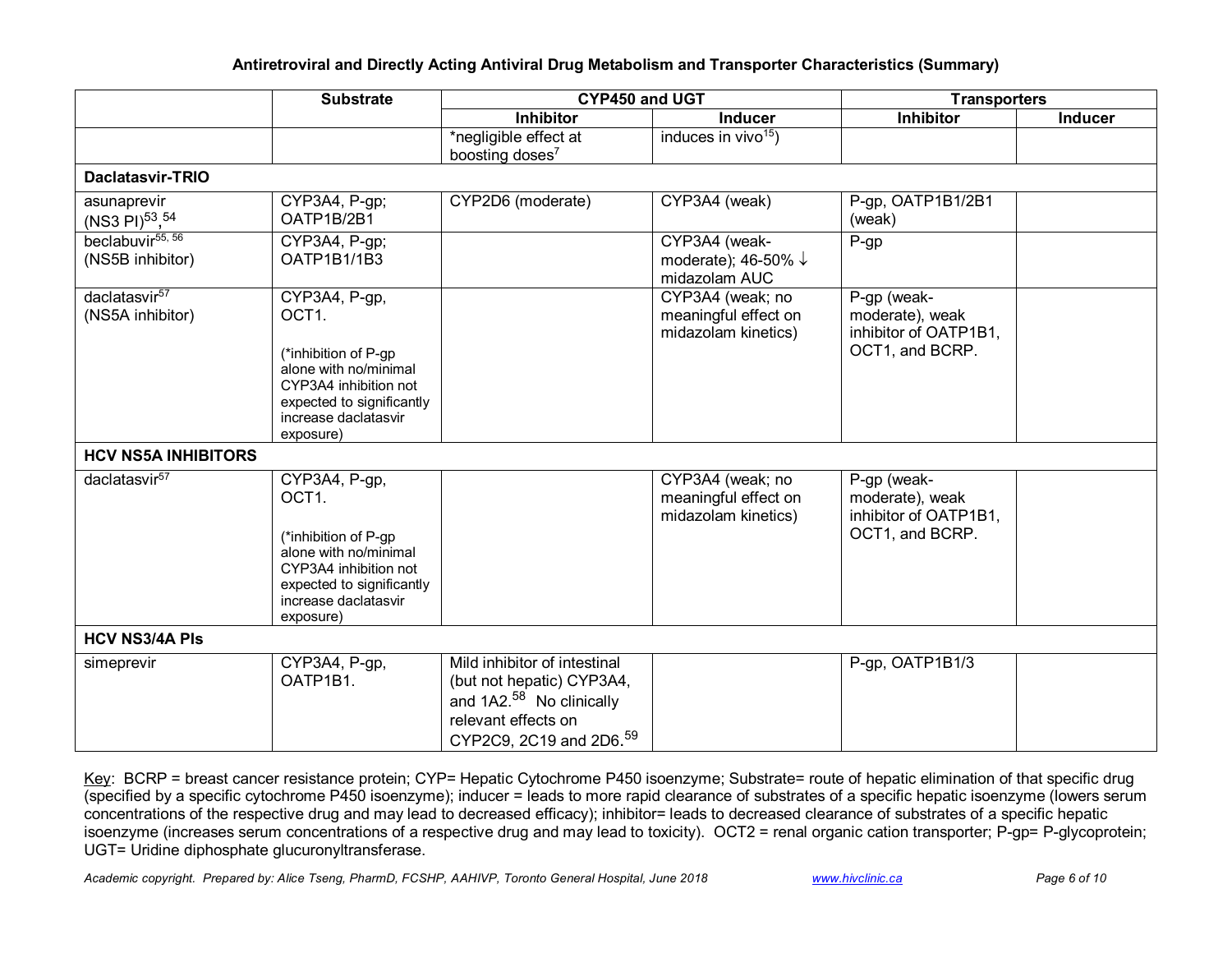*Please note:* This chart summarizes currently available data, and should be used in conjunction with other reliable sources of information. Due to the *rapidly changing nature of information about HIV and HCV treatment and therapies, users are advised to recheck the information contained herein with the original source before applying it to patient care.* 

### References

- 1. Gilead Sciences Canada Inc. Descovy (emtricitabine, tenofovir alafenamide) Product Monograph. Mississauga, ON February 13, 2017.
- 2. Bristol-Myers Squibb Canada. Reyataz (atazanavir) Product Monograph. Montreal, QC September 16, 2016.
- 3. Janssen Inc. Prezista (darunavir) Product Monograph. Toronto, Ontario August 15, 2016.
- 4. Elsby R, Martin P, Surry D, et al. Solitary inhibition of the breast cancer resistance protein efflux transporter results in a clinically significant drugdrug interaction with rosuvastatin by causing up to a 2-fold increase in statin exposure. Drug Metab Dispos 2016 Mar;44(3):398-408.
- 5. ViiV Healthcare ULC. Telzir (fosamprenavir) Prescribing Information. Montreal, QC February 11, 2014.
- 6. Merck Frosst Canada Ltd. Crixivan (indinavir) Product Monograph. Kirkland, QC April 17, 2012.
- 7. AbbVie Corporation. Kaletra (lopinavir/ritonavir) Prescribing Information. Saint Laurent, Canada July 11, 2016.
- 8. Hoffmann-La Roche Ltd. Invirase (saquinavir) Product Monograph. Mississauga, ON May 11, 2012.
- 9. Pfizer Canada Inc. Viracept (nelfinavir) Product Monograph. Kirkland, QC March 4, 2011.
- 10. Dixit V, Hariparsad N, Li F, et al. Cytochrome P450 enzymes and transporters induced by anti-human immunodeficiency virus protease inhibitors in human hepatocytes: implications for predicting clinical drug interactions. Drug Metab Dispos 2007;35(10):1853-9.
- 11. Boehringer Ingelheim. Aptivus (tipranavir) Product Monograph. Burlington, ON March 11, 2011.
- 12. Vourvahis M, Dumond J, Patterson K, et al. Effects of tipranavir/ritonavir on the activity of cytochrome p450 enzymes 1A2, 2C9 and 2D6 in healthy volunteers [abstract 52]. 8th International Workshop on Clinical Pharmacology of HIV Therapy, April 16-18, 2007, Budapest, Hungary.
- 13. AbbVie Corporation. Norvir (ritonavir) Prescribing Information. Saint-Laurent, QC April 3, 2017.
- 14. Hesse LM, von Moltke LL, Shader RI, et al. Ritonavir, efavirenz, and nelfinavir inhibit CYP2B6 activity in vitro: potential drug interactions with bupropion. Drug Metabolism & Disposition 2001;29:100-02.
- 15. Kharasch ED, Mitchell D, Coles R, et al. Rapid clinical induction of hepatic cytochrome P4502B6 activity by ritonavir. Antimicrob Agents Chemother 2008;52(5):1663-9.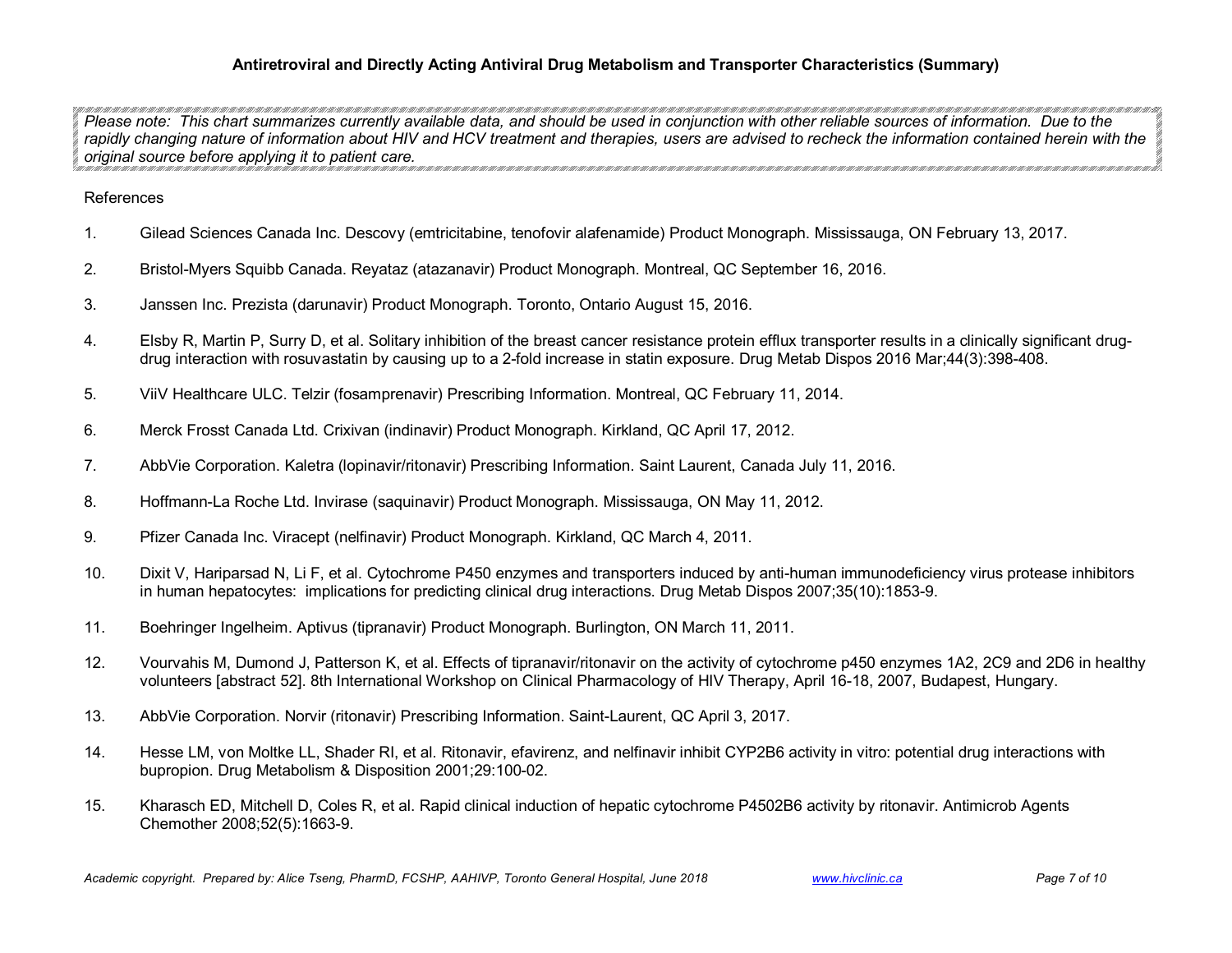- 16. Lepist EI, Zhang X, Hao J, et al. Contribution of the organic anion transporter OAT2 to the renal active tubular secretion of creatinine and mechanism for serum creatinine elevations caused by cobicistat. Kidney international 2014 Aug;86(2):350-7.
- 17. Gilead Sciences Canada Inc. Tybost (cobicistat) Product Monograph. Mississauga, ON April 25, 2016.
- 18. German P, Liu HC, Szwarcberg J, et al. Effect of cobicistat on glomerular filtration rate in subjects with normal and impaired renal function. J Acquir Immune Defic Syndr 2012 Sep 01;61(1):32-40.
- 19. ViiV Healthcare ULC. Rescriptor (delavirdine) Product Monograph. Montreal, QC December 15, 2009.
- 20. Bristol-Myers Squibb Canada. Sustiva (efavirenz) Prescribing Information. Montreal, QC June 19, 2015.
- 21. Robertson SM, Maldarelli F, Natarajan V, et al. Efavirenz induces CYP2B6-mediated hydroxylation of bupropion in healthy subjects. J Acquir Immune Defic Syndr 2008;49(5):513-9.
- 22. Lee LS, Pham P, Flexner C. Unexpected drug-drug interactions in human immunodeficiency virus (HIV) therapy: induction of UGT1A1 and bile efflux transporters by efavirenz. Ann Acad Med Singapore 2012;41(12):559-62.
- 23. Janssen Inc. Intelence (etravirine) Product Monograph. Titusville, NJ November 16, 2013.
- 24. Boehringer Ingelheim (Canada) Ltd. Viramune and Viramune XR (nevirapine) Product Monograph. Burlington, ON May 30, 2011.
- 25. Janssen Inc. Edurant (rilpivirine) Product Monograph. Toronto, ON July 26, 2017.
- 26. Crauwels HM, Van Heeswijk R, Stevens T, et al. The effect of TMC278, a next-generation non-nucleoside reverse transcriptase inhibitor (NNRTI) on CYP3A activity in vivo [abstract P\_28]. 10th International Workshop on Clinical Pharmacology of HIV Therapy, April 15-17, 2009, Amsterdam.
- 27. Zhang H, Custodio JM, Wei X, et al. Clinical pharmacology of the unboosted HIV integrase strand transfer inhibitor bictegravir [abstract 40]. Conference on Retroviruses and Opportunistic Infections (CROI), February 13-16, 2017, Seattle, WA.
- 28. Gilead Sciences I. Biktarvy (bictegravir, emtricitabine, tenofovir alafenamide) Prescribing Information. Foster City, CA February, 2018.
- 29. Reese MJ, Bowers GD, Humphreys JE, et al. Drug interaction profile of the HIV integrase inhibitor cabotegravir: assessment from in vitro studies and a clinical investigation with midazolam. Xenobiotica 2016;46(5):445-56.
- 30. ViiV Healthcare ULC. Tivicay (dolutegravir) Prescribing Information. Laval, QC May 18, 2018.
- 31. Gilead Sciences Canada Inc. Genvoya (elvitegravir/cobicistat/emtricitabine/tenofovir alafenamide) Product Monograph. Mississauga, ON April 12, 2018.
- 32. Merck Frosst Canada Ltd. Isentress and Isentress HD (raltegravir) Prescribing Information. Kirkland, QC June 21, 2017.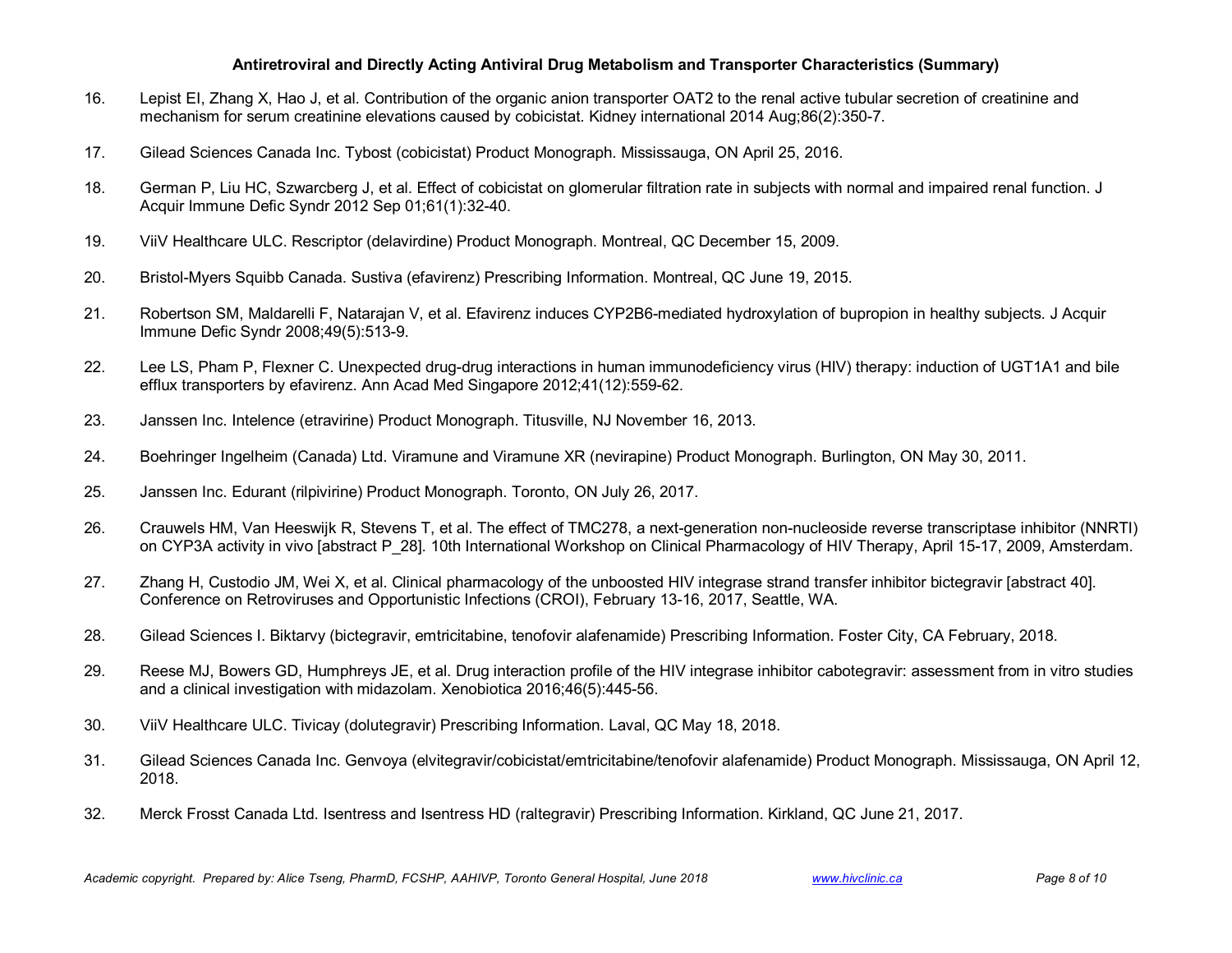- 33. Lefebvre E, Enejosa J, Chang W, et al. Cenicriviroc (CVC) drug–drug interactions with guideline-preferred HIV antiretrovirals [abstract O\_09A/O\_09B]. 14th International Workshop on Clinical Pharmacology of HIV Therapy, April 22-24, 2013, Amsterdam, Netherlands.
- 34. ViiV Healthcare ULC. Celsentri (maraviroc) Product Monograph. Montreal, QC February 13, 2012.
- 35. Mogalian E, German P, Kearney BP, et al. Use of multiple probes to assess transporter- and cytochrome p450-mediated drug–drug interaction potential of the pangenotypic HCV NS5A inhibitor velpatasvir. Clinical Pharmacokinetics 2016;55(5):605-13.
- 36. Mogalian E, Stamm L, Osinusi A, et al. Drug interaction studies between sofosbuvir/velpatasvir and boosted HIV ARV regimens [abstract 100]. Conference on Retroviruses and Opportunistic Infections (CROI), February 22-25, 2016, Boston, MA.
- 37. Gilead Sciences Canada Inc. Epclusa (sofosbuvir/velpatasvir) Product Monograph. Mississauga, ON July 8, 2016.
- 38. Gilead Sciences Canada I. Sovaldi (sofosbuvir) Product Monograph Mississauga, ON December 12, 2013.
- 39. Mathias A. Clinical pharmacology of DAAs for hepatitis C: what's new and what's in the pipeline. 14th International Workshop on Clinical Pharmacology of HIV Therapy, April 22-24, 2013, Amsterdam.
- 40. Abbvie Inc. Mavyret (glecaprevir and pibrentasvir) Prescribing Information. North Chicago, IL. August 2017, 2017.
- 41. Kosloski MP, Dutta S, Pugatch D, et al. ABT-493 and ABT-530 combination demonstrated minimal potential for CYP-mediated drug-drug interactions [abstract THU-229]. International Liver Congress, European Association for the Study of the Liver, April 13-17, 2016, Barcelona, Spain.
- 42. Kirby B, Taylor J, Stamm L, et al. Evaluation of transporter and cytochrome P450-mediated drug-drug interactions with the pan genotypic HCV NS3/4A protease inhibitor voxilaprevir (GS-9857) or sofosbuvir/velpatasvir/voxilaprevir and phenotypic probe drugs [abstracts O-24 and O-25]. 17th International Workshop on Clinical Pharmacology of HIV & Hepatitis Therapy, June 8-10, 2016, Washington, DC.
- 43. Gilead Sciences I. Vosevi (sofosbuvir, velpatasvir, and voxilaprevir) Product Monograph. Foster City, CA July, 2017.
- 44. Merck Canada Inc. Zepatier (elbasvir/grazoprevir) Product Monograph. Kirkland, QD January 19, 2016.
- 45. Marshall WL, Yeh W, Caro L, et al. Age and gender effects on the pharmacokinetics of HCV NS5A inhibitor MK-8742 [abstract PP\_03]. 15th International Workshop on Clinical Pharmacology of HIV and Hepatitis Therapy, May 19-21, 2014, Washington, DC.
- 46. Caro L, Marshall WL, Feng HP, et al. Coadministration of HCV protease inhibitor grazoprevir with HCV NS5A inhibitor elbasvir has no effect on pravastatin but increases rosuvastatin exposure in healthy subjects [abstract 17]. 16th International Workshop on Clinical Pharmacology of HIV & Hepatitis Therapy, May 26-28, 2015, Washington, DC.
- 47. Marshall WL, Feng HP, Dupuis M, et al. Co-administration of digoxin with the HCV NS5A protease inhibitor elbasvir has no effect on digoxin exposure in healthy subjects [abstract 64]. HEPDART 2015, December 6-10, 2015, Maui, Hawaii.